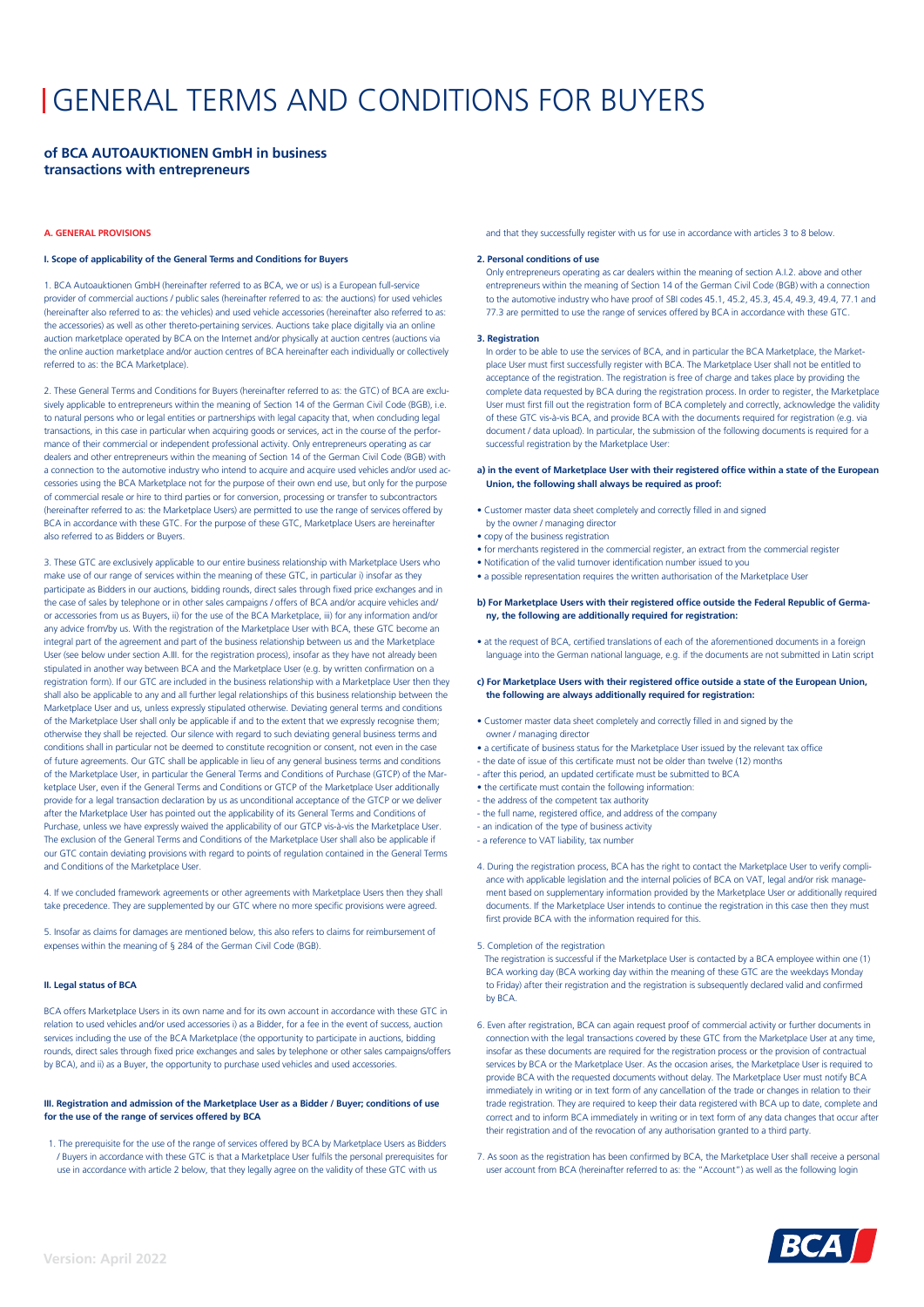details: "user name" and "password". The Account is for the exclusive use of the Marketplace User. The Marketplace User can create further user profiles within their account via the BCA Marketplace for the use of their account and name legal entities to BCA as further users who are authorised and empowered by them to use the BCA Marketplace on their behalf and to make legally binding declarations on their behalf (hereinafter referred to as: the "Authorised Users"). The number of Authorised Users can be limited by BCA. The regulations on access data and the handling of access data and passwords contained in these GTC are correspondingly applicable to the access data for the BCA Marketplace provided individually to the Authorised Users. The Marketplace User generates user-specific passwords for the Authorised Users for the use of the BCA Marketplace via their Account. The Marketplace User or users authorised by the same can change their passwords. A password must not consist of an email or internet address, must not infringe the rights of third parties, and must not offend common decency. The Marketplace User shall keep the password protected against misuse and loss and shall ensure that Authorised Users keep passwords issued to them in the same way. The Marketplace User shall be liable for any misuse or loss of passwords in the event of culpable conduct. If, as the occasion arises, an Authorised User for the Marketplace User contacts BCA immediately, BCA will activate a process so that the password can be reset and changed again. In this case, the account is temporarily blocked and the Authorised User is relieved of their liability for this period. The burden of proof for not having bid is vested in the Marketplace User.

- 8. The online use of the range of services offered by BCA by Marketplace Users in accordance with these GTC requires, in addition to the fulfilment of the aforementioned conditions of use and registration, that the Marketplace User in each case has the necessary and suitable technical means (e.g. computer, Internet access, email address) for online access to the BCA Marketplace via the Internet. Within the scope of the range of services under these GTC, we provide the Marketplace User with the BCA Marketplace online only in accordance with these GTC with the availability listed conclusively below:
- a) By making use of the first service, we commit to ensure online access to the BCA Marketplace with an average annual availability of 95%. However, online availability at all times is not guaranteed. In particular, necessary maintenance work, compelling security reasons (such as shut-down in the event of hacker attacks) as well as events outside our control (e.g. disruptions of public communication networks, power failures, failures of sub-node computers or similar events) may lead to disruptions or to the temporary cessation of our services and the online accessibility of the BCA Marketplace even below the average availability of 95% on average, without this constituting a contractual breach of duty on our part, insofar as we have not culpably caused such a breach of duty. Online access to the BCA Marketplace and its availability for the Marketplace User also depends, in particular on the Marketplace User's own technical equipment as well as on data transmission on the Internet by third parties.
- b) We provide our services exclusively on the basis of the technical status of the BCA Marketplace at the time of agreement of these GTC and the technical status of the BCA Marketplace and the Internet existing at that time and at the time of the specific use of services and the relevant, legal and commercial framework conditions for its use within the Federal Republic of Germany.
- c) We may temporarily restrict or discontinue online access to the BCA Marketplace at any time, restricting the availability that is generally owed, if and to the extent that this is absolutely necessary with regard to the security or integrity of our servers or in order to carry out mandatory technical measures to maintain the contractual performance, also with regard to other Marketplace Users. The restriction of online access to the BCA Marketplace may be required in particular to protect against attacks from the Internet (e.g. in the case of so-called "denial of service" attacks) and is permissible in this case, even if this reduces the annual average availability in accordance with the above. We draw attention to the fact that we secure our systems against unauthorised access by third parties to the data stored by us exclusively with the security systems available to us in each case and that absolute protection against attacks by third parties is not possible according to the current state of the art and is not guaranteed by us.
- d) Our liability is excluded insofar as the BCA Marketplace is not available online for the Marketplace User for reasons originating from the sphere of the Marketplace User.

# I**V. Blocking**

1. BCA is entitled to terminate the Marketplace User in the event of an objective reason (e.g. misuse of the services of BCA, infringement of the rights of third parties in the context of the use of the services of BCA, damage, impairment of the functionality of the services of BCA, default / non-fulfilment of contractual service obligations in accordance with these GTC, culpable breaches by the Marketplace User of one of their obligations under the GTC, failure to submit documents requested by BCA in accordance with the GTC in due time, inaccurate or incomplete data, proven or suspected fraud with regard to documents or identity, or any other unlawful conduct towards BCA, contacting previous owners) as well as in the event of default in the fulfilment of monetary claims by BCA against the Marketplace User in accordance with article 2 below, to exclude the Marketplace User from using the services offered by BCA in accordance with these GTC for the duration of the existence of the relevant reason and to block the Marketplace User from using the BCA Marketplace (including their account). If BCA is entitled in accordance with these GTC to exclude the Marketplace User from using the services offered by BCA in accordance with these GTC and to block the use of the BCA Marketplace then the said right shall also exist as a genuine agreement in favour of third parties (§ 328 of the German Civil Code (BGB)) for BCA companies in other countries that have concluded a contractual relationship for the same or similar services with the Marketplace User. The Marketplace User shall be notified by BCA of the exclusion or blocking and the reason for it.

2. If BCA has claims against the Marketplace User for the payment of remuneration (fees; see section A.VIII. below) that in total exceed the amount of €300.00 and that are unpaid and due for more than twenty (20) BCA working days then BCA is also entitled to exclude the relevant Marketplace User from using the services offered by BCA in accordance with these GTC and to block the Marketplace User from using the BCA Marketplace.

3. If a Marketplace User requests the unblocking of their Account then they must first pay BCA an unblocking fee in addition to the outstanding claims in accordance with article 2 above. As soon as the Marketplace User has paid the said unblocking fee, BCA shall subsequently issue the Marketplace User with a corresponding invoice for the unblocking fee. The amount of the unblocking fee is regulated in the current BCA price list (see also section A.VIII below). The price list valid at the time of unblocking is authoritative.

The Marketplace User cannot derive any claim to unblocking from the simple payment of the unblocking fee without prior consultation with BCA. BCA is entitled, at its discretion, to have a Marketplace User blocked. As the occasion arises, no unblocking fee shall be charged; any unblocking fee paid by the Marketplace User without prior consultation with BCA shall be refunded by BCA without delay.

# **V. Right of termination**

- 1. The user agreement in accordance with these GTC has an open-ended term. It can be terminated by BCA and/or by the Marketplace User in consideration of a notice period of two weeks effective from the end of the month.
- 2. The right of BCA and/or the Marketplace User to terminate for good cause remains unaffected.
- 3. Termination must be in text form in order to be effective.

# **VI. Use of the services; change of the services**

1. Marketplace Users can only use the services of BCA in accordance with these GTC and the relevant service offers in the intended manner.

2. BCA reserves the right to amend these GTC and the content of the services as well as the services and benefits offered by BCA in the event of objective reasons at its reasonable discretion ( § 315 (1) of the German Civil Code (BGB)), i.e. taking the interests of both parties into account. Namely, this is the case: (a) in the event of changes to the relevant legislation or changes to the relevant case law that could not be foreseen at the time of the conclusion of the agreement; (b) as a result of necessary technical changes to the provision of the contractual service that could not be foreseen at the time of the conclusion of the agreement; (c) in the event of an addition to the services offered by the BCA Marketplace; or (d) in the event of unforeseeable changes to third-party services linked to the BCA Marketplace that have an impact on the BCA Marketplace and the services to be provided by us under these GTC. The changes can extend to the content or scope of the service, the possibility of using it and to contractual deadlines, insofar as the Marketplace User benefits from appropriate compensation for any disadvantages arising from the change and the change is not equivalent to a new agreement in terms of content, or changes the overall character of the services of BCA. The proposed changes shall be notified to the Marketplace Users by email and shall come into force six weeks after receipt of the notification, unless a Marketplace User objected to a change in whole or in part to BCA in writing or by email within six weeks of receipt of the notification of the change. We specifically draw the attention of the Marketplace User to this approval effect in the notice of change. Changes do not have retroactive effect on benefits or services used before their entry into force. For this reason, we recommend that the Marketplace User saves the version of the General Terms and Conditions and other terms and conditions of use that are the subject of the agreement and are made available to them upon registration, because we do not store any personal data for the Marketplace User. Upon receipt of the notification of change by the Marketplace User, the Marketplace User shall have an extraordinary right to terminate the user agreement concluded in accordance with the GTC without notice. If a Marketplace User objects to the notified changes to the GTC in due time then the previous GTC shall be applicable. The right to terminate in accordance with section A.V. above remains unaffected.

# **VII. Data protection**

1. Upon the initiation, conclusion, processing and reversal of a user agreement on the basis of these GTC as well as a purchase agreement, BCA processes data of the relevant Marketplace User on the basis of the EU Data Protection Regulation (GDPR) and the German Federal Data Protection Act (BDSG) for the purpose of fulfilling an agreement or for the implementation of pre-contractual measures. The legal basis is article 6 paragraph 1 under b) of the GDPR.

2. BCA shall not disclose personal data of the Marketplace User or their employees to third parties unless BCA is legally required to do so, the data subjects have expressly consented to this in advance (article 4 paragraph 11 of the GDPR in conjunction with article 7 of the GDPR) or this demonstrably serves our legitimate interests, and/or the legitimate interests of third parties and/or public interests, e.g. if it serves to clarify misuse of the BCA Marketplace by third parties, a criminal offence or general legal prosecution (legal basis article 6 paragraph 1 under c) and f) of the GDPR). Insofar as BCA uses the services of third parties for the implementation and handling of processing procedures, the provisions of the GDPR and the BDSG are complied with. The personal data that the Marketplace User or the employees of the Marketplace User provide to BCA during a transaction (e.g. purchase, auction activity, etc.) or by email (e.g. name, contact details) shall only be processed for the implementation and processing of the contractual relationship and correspondence with the Marketplace User or their employees and only for the purpose for which the data subjects made the data available to BCA. The legal basis is article 6 paragraph 1 under a) and b) of the GDPR.

3. BCA shall only disclose the data of the Marketplace User or the employees of the Marketplace User to the service or forwarding company commissioned with the delivery, insofar as this is required for the delivery. The legal basis is article 6 paragraph 1 under b) of the GDPR. In order to process payments, BCA forwards the payment data of the Marketplace User to the credit institution commissioned with the payment. The legal basis is article 6 paragraph 1 under b) of the GDPR. Personal data are only stored for

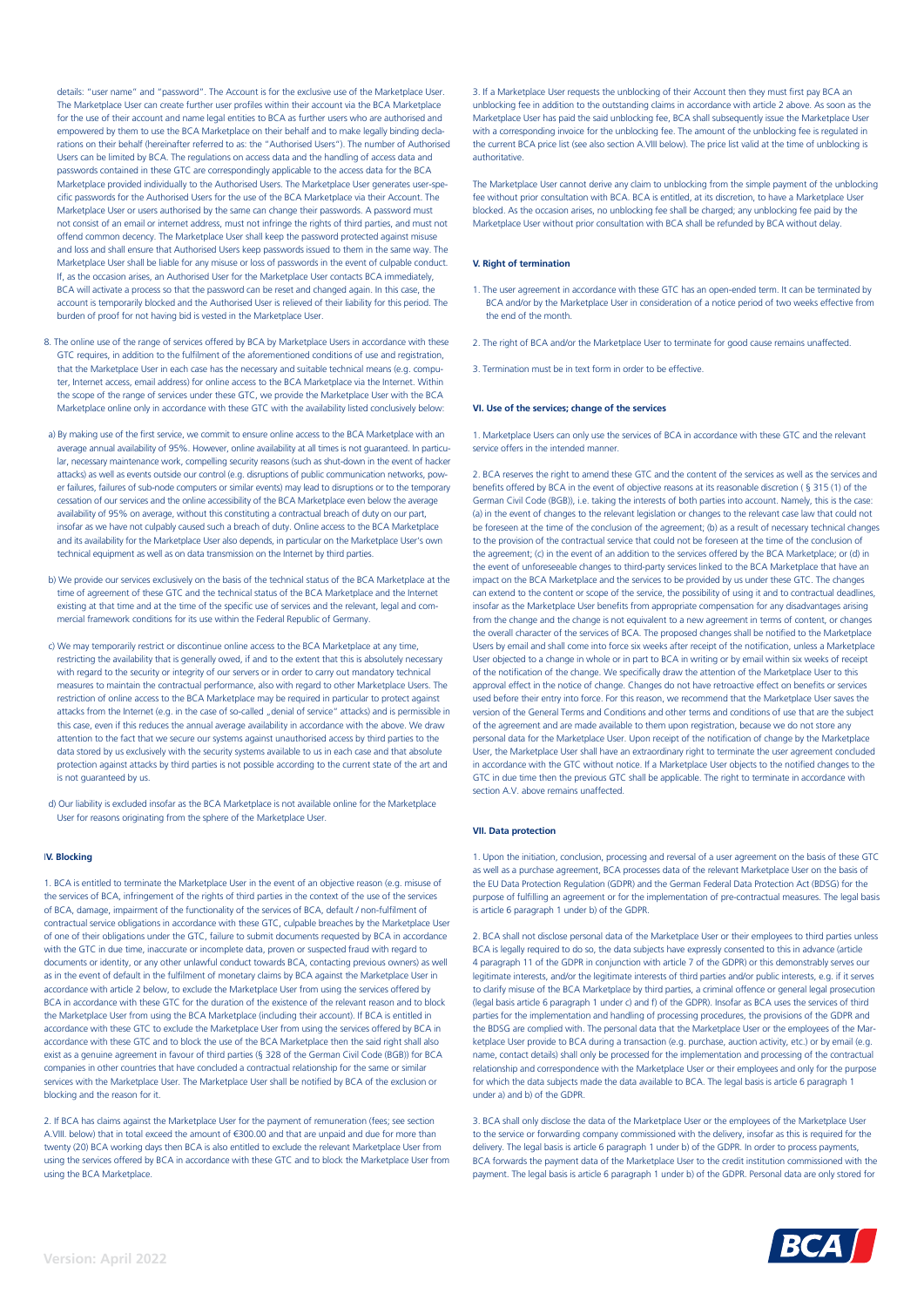as long as necessary for the purposes for which they are processed (article 5 paragraph under 1 e) of the GDPR). The data provided by the Marketplace User shall remain stored in their Account until they delete it themselves. Insofar as retention periods under commercial and tax legislation must be observed, the duration of the storage of certain data may be up to ten (10) years.

4. The Marketplace User or the employees of the Marketplace User - the latter, however, only limited to the personal data concerning them - are entitled to information (article 15 of the GDPR), the right to rectification (article 16 of the GDPR), the right to erasure (article 17 of the GDPR), the right to restriction of processing (article 18 of the GDPR), the right to object (article 21 of the GDPR), and the right to data portability (article 20 of the GDPR). In addition, there is a right of appeal to the competent data protection authority (article 77 of the GDPR in conjunction with § 19 of the BDSG). In case of questions regarding the processing of the personal data of the data subjects, or in order to assert the rights of the data subjects, the data subjects may contact BCA. Detailed information on how BCA processes data of the Marketplace User or the employees of the Marketplace User can be found in our data protection statement at [www.bca.com/de/de/Footer/Privacy-Policy1/](http://www.bca.com/de/de/Footer/Privacy-Policy1/).

# **VIII. Buyer's fee; other fees; price list of BCA**

1. BCA shall have a claim against the Marketplace User as buyer for remuneration (fee) for the use of the BCA Marketplace and/or participation in auctions, but only insofar as, as a result of the participation of the Marketplace User or one of their Authorised Users in an auction, in a bidding round, in a direct sale through a fixed-price exchange or in another sales promotion/offer by BCA, a purchase agreement for a used vehicle and/or used accessories is concluded between BCA as the seller and the Marketplace User as the buyer ("Buyer's Fee"). The Buyer's Fee is payable per purchase and is calculated on the basis of the purchase price of the vehicle and/or accessories purchased by the Marketplace User. The amount of the Buyer's Fee is shown in the price list of BCA in effect at the time of purchase.

2. In addition to purchase price payment claims and the aforementioned Buyer's Fee in connection with sales of vehicles and/or accessories, BCA shall have additional claims against the Marketplace User for the payment of further remuneration (fees) for the provision of services / services agreed with the Marketplace User by BCA vis-à-vis the Marketplace User in connection with auctions or sales of vehicles and/or accessories. The additional fees to be paid by Marketplace Users to BCA in accordance with these GTC in addition to the purchase price for a vehicle or accessories and in addition to the aforementioned Buyer's Fee for the provision of services by BCA are set out in the price list of BCA applicable at the time of the agreement of the service by the Marketplace User. This price list is available at all BCA auction centres and all other locations where BCA sales are held, on the BCA website at: [https://www.](https://www.bca.com/Templates/Global/Pages/LayoutPage.aspx?id=10950&epslanguage=en) [bca.com/Templates/Global/Pages/LayoutPage.aspx?id=10950&epslanguage=en](https://www.bca.com/Templates/Global/Pages/LayoutPage.aspx?id=10950&epslanguage=en) and can be sent to the Marketplace User by post as a printout or in text form by email on request. To be distinguished from the fees stated in the price list of BCA are possible transport costs for the transport of vehicles and/or accessories acquired by Marketplace Users as Buyers, which are to be paid additionally in the event that the transport service is used.

# **B. AUCTION CONDITIONS AND TERMS OF SALE**

#### **I. Performance of auctions**

- 1. BCA reserves the right to conduct so-called "open" and "closed" auctions. Any Marketplace User registered with BCA is eligible to bid in the open auctions. Only Marketplace Users who have previously been separately admitted by BCA may participate as Bidders in closed auctions (which, in terms of brand, only concern corresponding brand dealers or another group of Marketplace Users to be determined by BCA). Marketplace Users are not entitled to participate as a Bidder in a closed auction without prior, separate approval by BCA.
- 2. The following information on the used vehicle is provided before each and every auction in German and in English:

#### **Description of the used vehicle:**

- (1) Brand
- (2) Model
- (3) Initial registration
- (4) Kilometrage (+/- 50 km)
- (5) Transmission type (automatic / manual) (6) Fuel / Energy Type (Petrol/ Diesel/ Electric/ Alternative Energy)
- (7) Colour
- (8) Number of seats (as recorded at check-in, may differ from vehicle documents)
- (9) Number of doors
- (10) Previous use of the vehicle
- (11) Type of taxation of the vehicle: standard or differential taxation
- (12) Purchase or hire battery
- (13) Presence or absence of the vehicle documents during the auction
- (14) Reimport
- (15) Number of previous owners
- List of vehicle accessories, included, if possible: Details of previous damage, COC document
- set of photos of the vehicle (minimum four photos)
- if available at BCA, a photo of the last page of the service booklet
- if available at BCA, a photo of the spare key. If no duplicate key is available then this is indicated in the comment field
- Condition report with regard to the interior and exterior, with photos of the visible damage to the vehicle, damage is, insofar as known to BCA, included in the damage catalogue of BCA, which is

made available to Bidders by BCA on demand and free of charge on a permanent data carrier.

An image of the vehicle documents shall not be provided by BCA prior to an auction.

- 3. The vehicles and/or accessories to be auctioned shall in principle be called, presented and auctioned individually in the order in which they are listed in the auction catalogue. There are no package sales of vehicles in the open auctions. However, BCA shall be free to change the order or to auction vehicles and/or accessories other than those included in the auction catalogue.
- 4. The applicable currency for the auctions is the euro. The amount of the bid increments is usually €50.00, €100.00 or €200.00, in the course of which the bid increments are determined by BCA.
- 5. The submission of a bid by a Marketplace User as a Bidder is only valid if it is submitted in compliance with the procedure specified by BCA for the relevant auction. Upon receipt of the Bidder's bid by BCA, the Bidder shall make a binding offer to BCA to purchase the vehicle and/or accessories covered by the bid. BCA reserves the right to reject bids without stating reasons in the event of an objective reason (e.g. non-compliance with the auction conditions, objective indications of fraudulent action). If a Bidder declares that they have not submitted a bid or have not submitted a valid bid then they shall bear the burden of proof for this.
- 6. If the highest bid is below the minimum purchase price set by BCA for a vehicle and/or accessories then BCA can provisionally accept this bid subject to final acceptance. If BCA provisionally accepts this kind of bid then BCA shall expressly notify the Bidder that the acceptance is only conditional and provisional. In the event of this kind of conditional purchase, the Bidder shall be bound by their bid for a period of one (1) BCA working day after receipt by the Bidder of the conditional acceptance notice from BCA. The purchase agreement for the relevant auctioned vehicle and/or accessories shall be concluded at the bid price if BCA confirms acceptance to the Bidder within the aforementioned period. If no confirmation is received from BCA then no purchase agreement is concluded with the Bidder.
- 7. BCA reserves the right to remove individual vehicles and/or accessories from an ongoing auction, even if bids have been placed for them. Bidders cannot assert any claims as a result of this.
- 8. Important information about the vehicle and/or accessories shall be provided by BCA for the auction in both German and English. If, due to objectively justified circumstances discernible to BCA, there is a risk that such information has not been understood correctly by the Bidders participating in an auction then the vehicle and/or accessories shall be removed from the auction by BCA and shall not be auctioned (see also article 7 above). The vehicle and/or accessories shall then be offered again at a later date in another auction.

#### **II. Various auction formats**

# **1. Participation in an online auction on the BCA Marketplace, e.g.: LiveBid, xBid and Buy-Now auctions**

The dates of the online auctions and bidding rounds conducted on the BCA Marketplace are announced on the BCA website. Each online auction / bidding round has a fixed term. However, BCA reserves the right to shorten or extend this term or to cancel online auctions / bidding rounds without concluding a purchase agreement for objective reasons (e.g. failure to reach a minimum bid, indications of fraudulent conduct). The Marketplace User as Bidder is not permitted to place bids in the same online auction / bidding round by several Authorised Users or by using a second account. If a condition report from a surveyor's office is available for a vehicle and/or accessories that are the subject of an auction then it can be accessed on the BCA website. In the event of deviations from the general vehicle description, only the information and data in the condition report shall be authoritative for the content and scope of the purchase offer. In the comment fields of the individual vehicles or accessories, express reference is made to any further charges that may be incurred. Bids in the online auctions can be submitted to BCA by Bidders via the BCA Marketplace by clicking on a button provided online on the BCA Marketplace for the submission of bids or by using a bidding agent. The risk of receipt of a transmitted Bid by BCA shall be borne by the Bidder. Bids that have already been submitted cannot subsequently be withdrawn. If the Bidder is successful then this shall be indicated to them at the end of the auction, together with the location where the item is to be collected.

# **a) xBid auctions**

xBid auctions are purely online auctions, without an auctioneer moderating the auction. The auctions run over several days. At the end of an xBid auction, the Bidder has another chance to place a new bid in an xBid phase of approximately 20 seconds, even if they were previously outbid. The dates of the online auctions and bidding rounds shall be announced on the BCA website. Here there is the possibility of bidding by means of a bidding agent.

## **b) LiveBid auctions**

LiveBid stands for interactive online auctions with live auctioneers from BCA, which are conducted on the BCA Marketplace. Here, an auctioneer conducts each LiveBid auction; a bidding agent can also be used here by the bidder. In LiveBid auctions, it is possible to ask the auctioneers about the vehicles in text form - in German and in English - during the auction in the so-called LiveChat on the Internet. The risk of access to BCA for enquiries from Bidders participating in the auction shall be borne by the relevant enquiring Bidder.

#### **c) Buy-Now auctions**

This is a fixed-price auction conducted on the BCA Marketplace where a Bidder is offered selected used vehicles and/or accessories from BCA for immediate purchase in accordance with the relevant terms and conditions of the offer. The range of vehicles here changes constantly. Here, too, the comment fields of the individual vehicles or accessories shall expressly indicate any further fees that may be incurred.

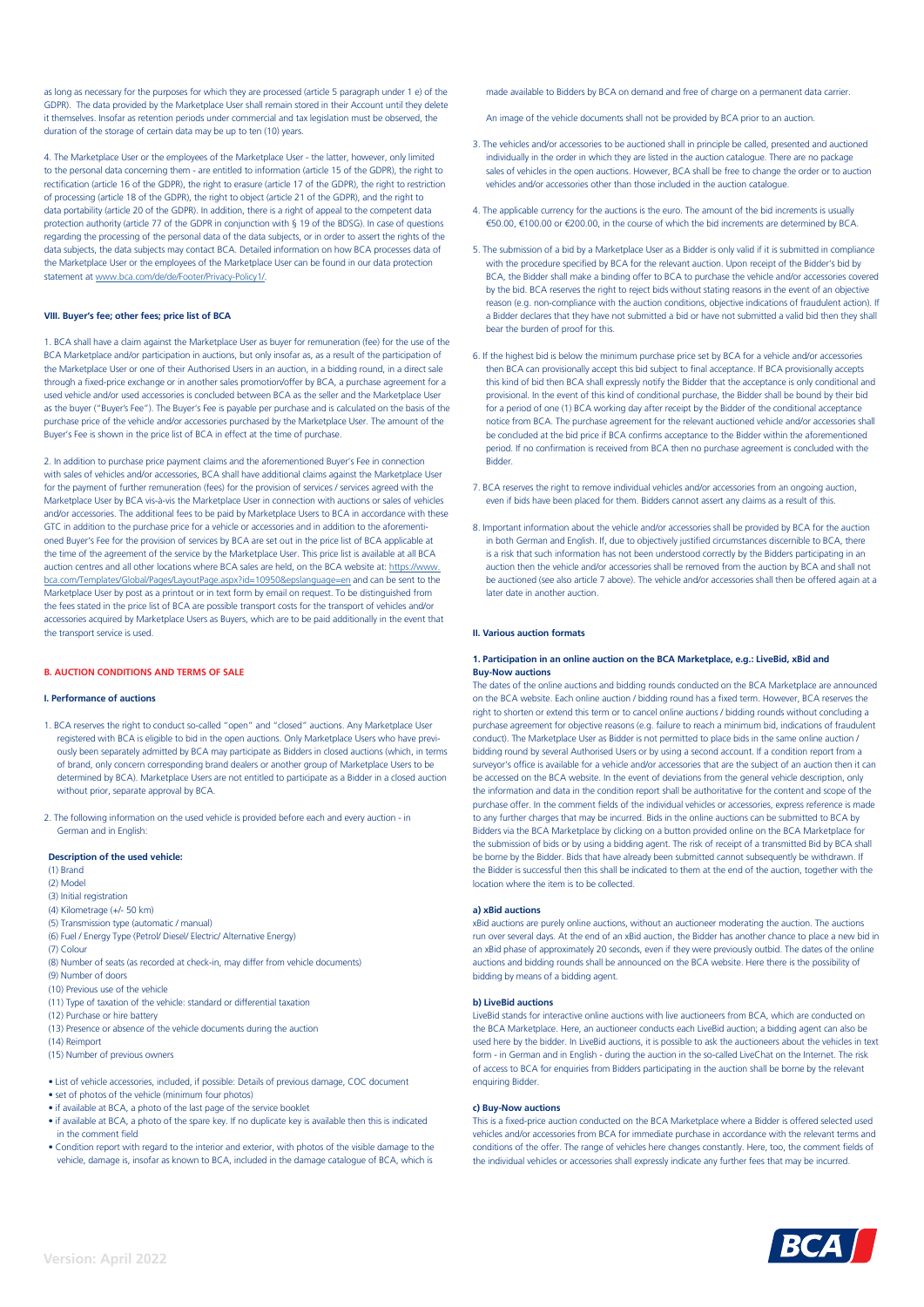# **2. Physical auction at an auction centre**

a) When registering for an auction, the Marketplace User as Bidder receives an auction catalogue - in German and in English - and a bidder number under which they can place their bids in this auction. As a rule, the vehicle and/or accessories to be auctioned can be inspected at the relevant auction centre on the day before the auction in the afternoon, but in exceptional cases at the latest on the day of the auction approximately two (2) hours before the auction begins.

b) The information on the vehicle and/or accessories contained in the auction catalogues and the amendment lists shall not release the Bidder from the possibility of inspecting any defects by means of an on-site inspection of the vehicle and/or accessories. BCA therefore strongly recommends that the Bidder takes a close look at the vehicle on site. Obviously recognisable defects / deviations from the auction catalogue or the list of changes do not entitle the Buyer to claim a defect, as the vehicles and/or accessories are sold under exclusion of the warranty for material defects. Details of equipment, accessories and accident damage cannot give rise to any claim to correctness and completeness and are intended only as a guide.

c) The specific vehicle data according to section B.I.2. shall be displayed on the monitors in the auction halls - in German and in English. Deviations from the vehicle description in the auction catalogues are highlighted in colour on the monitors. In addition, the Bidders shall receive a list of changes at the entrance to the auction hall indicating these deviations. If during the auction the auctioneer finds deviations from the vehicle description in the auction catalogue then they shall expressly point these out - also in German and in English.

d) The award shall be made to the Bidder - subject to the provision on conditional sale in Section B.I.6. above. - if, after three calls, the auctioneer has cumulatively not received and been notified of a higher bid from another Bidder and if their bid reaches the minimum purchase price. However, the highest Bidder shall not be entitled to the award of the bid (acceptance of their bid). Immediately after the bid has been accepted, the Bidder must show the auctioneer of BCA their bidder number, which can be found on the back of the auction catalogue.

# **3. Participation in a physical auction via LiveOnline**

Marketplace Users have the opportunity to participate as Bidders in the physical auction via the LiveOnlineSystem (LoL) of BCA. The auction can be followed by the Bidder or an Authorised User after logging on to the internet with a user name and personal password. If a Bidder uses the LoL system, they must be treated in the same way as a participant in a physical auction who is present on site in the hall in the event of a defect in the LoL system (cf. Section B.II.2.). This is because even in the case of LiveOnline used vehicles and/or accessories are only sold under exclusion of warranty, in the course of which Bidders - as in the case of the physical auction - have the opportunity to inspect the vehicles and/or accessories on site before the auction. The last update of the auction catalogue is uploaded on the internet in the afternoon of the day before the auction. The change lists to the current auction catalogue are read out during the auction by the auctioneers of BCA.

During the auction it is possible to ask the auctioneers about the vehicles and/or accessories in text form in the so-called LiveChat on the internet. The auctioneers shall answer these questions orally during the auction - in German and in English. The risk of access to BCA for enquiries from Bidders participating in the auction shall be borne by the relevant enquiring Bidder.

#### **III. Performance debt; conclusion of purchase agreements; purchase price, fees and taxation**

1. Within the framework of the business relationship with the Marketplace User as Buyer, BCA does not assume any warranty in the legal sense and/or a procurement risk, the latter also not in the case of the delivery of generic goods, unless expressly stipulated otherwise. BCA is only required to deliver to the Buyer from its own stock (stock debt).

2. The object of purchase of purchase agreements between BCA and Buyers is exclusively used vehicles and/or used accessories (hereinafter also referred to as: the object of purchase in each case) with the exclusion of liability for material defects.

3. With the acceptance of the bid (declaration of acceptance by BCA vis-à-vis the Buyer) - subject to the aforementioned provision in Section B.I.6. and subject to the occurrence of the following condition precedent - a purchase agreement is concluded between BCA as Seller and the relevant Buyer for the relevant vehicle or accessories subject to auction at the stipulated purchase price (highest bid of the Buyer at the time of acceptance of the bid).

The conclusion of a purchase agreement shall in each case be subject to the condition precedent (§ 158 Subsection 1 of the German Civil Code (BGB)) that an effective purchase agreement between BCA and the previous owner of the vehicle and/or accessories concerning the vehicle / accessory in question is concluded at the latest upon acceptance of the bid and that, in connection therewith, ownership thereof is transferred from the previous owner to BCA.

4. a) The acceptance of the highest bid requires the Buyer to immediately pay the purchase price and to immediately take delivery (pick up) of the purchased vehicle and/or accessories (= time of performance). In addition to the purchase price, the Buyer shall in the same period pay BCA the fees payable by the Buyer in connection with the purchase of the vehicle or accessories in accordance with these General Terms and Conditions and the Auction Conditions, as well as any other fees payable in accordance with these General Terms and Conditions and the Auction Conditions. BCA shall send the Buyer a corresponding invoice for the purchase price and fees to be paid.

The purchase price and the fees are to be paid by the Buyer to BCA in a cashless manner.

Pursuant to § 286 Subsection 2 under 1 of the German Civil Code (BGB), default already occurs upon receipt of the request for payment contained in the invoice. A further notice period is therefore not necessary for the default to occur.

b) Payment shall be made no later than within two (2) BCA working days after the award and can be made as follows:

• by bank transfer/ express bank transfer

• by financing through a financing or manufacturer bank immediately at the auction centre.

c) The title of BCA to the auctioned vehicle / accessories shall only be transferred to the Buyer after full irrevocable receipt of the purchase price plus the fees incurred in connection with the purchase (without deductions) on the account of BCA (reservation of title by BCA).

d) In the event of a sale of vehicles and/or accessories abroad, the Buyer shall additionally owe BCA an export fee in accordance with the applicable price lists of BCA. If the Buyer pays a purchase price and/or fees to BCA by foreign bank transfer then any and all costs incurred in connection with the foreign bank transfer by the Buyer (e.g. bank charges) shall be borne in full by the Buyer.

e) Insofar as the Marketplace User as Buyer auctions several vehicles and/or accessories on one auction day, BCA reserves the right to grant the release for collection only after full payment of all vehicles and/ or accessories auctioned by the Buyer on this auction day.

f) After the initial purchase of a vehicle or accessories, BCA shall contact the Buyer and provide comprehensive after-sales service by telephone and endeavour to ensure that the purchased vehicle or accessories are quickly available for collection or delivery.

5. Taxation of sales of used vehicles and/or accessories

a) for buyers from the Federal Republic of Germany

## (1) Purchase price for regularly taxed vehicles

Unless expressly specified otherwise in the sales description for the vehicle/accessory in question, the purchase price includes the sales tax applicable in the Federal Republic of Germany (so-called gross surcharge price) at the applicable statutory rate. The statutory value added tax is included in the Buyer's Fee and the other fees incurred.

# (2) Purchase price for vehicles subject to differential taxation

Insofar as the sale is subject to differential taxation in accordance with § 25a of the German Value Added Tax Act, the value added tax on the purchase price and on the other fees incurred cannot be stated.

b) for Buyers from other Member States of the European Union

Insofar as the sale is subject to differential taxation in accordance with § 25a of the German Value Added Tax Act, the value added tax on the purchase price and other fees incurred cannot be stated.

c) for Buyers from non-EU countries (third countries)

Buyers from non-EU countries (third countries) must pay BCA a security deposit on the purchase price of the vehicle and/or accessories invoiced to them by BCA as well as on all fees in the amount of the applicable VAT rate in the Federal Republic of Germany (hereinafter referred to as: the "security deposit"). The said security deposit shall be refunded to the Buyer without undue delay as soon as it is proven beyond doubt that the vehicle and/or accessories purchased and taxed in accordance with VAT legislation have left the Community territory of the EU Member States.

Upon receipt of the customs form with valid EUR1 number and customs stamp, the security deposit shall be refunded to the Buyer in up to five (5) BCA working days. If no sufficient proof is provided by the Buyer within three (3) months for the export to the relevant recipient country then BCA must assume that the vehicle and/or accessories were not taken to a non-EU Member State (third country) and shall issue an invoice including VAT and pay the VAT to the German tax office.

# **IV. Legal consequences of non-payment of the purchase price / fees; withdrawal and/or non-acceptance of the vehicle**

# **1. Non-payment of the purchase price / fees due**

a) In the event that the Buyer does not pay BCA the payable purchase price and/or the invoiced fees then the Buyer shall receive a payment reminder from BCA in writing or text form setting a time limit four (4) BCA working days after BCA has issued the invoice, even if a reminder justifying the default is dispensable in accordance with section B.III.4.

b) BCA is entitled to any and all statutory rights in the event of payment default. BCA shall give notice of withdrawal from the purchase agreement to the Buyer in the event of non-payment of the purchase price owed by the Buyer and/or the fees charged to the Buyer seven (7) BCA working days after the occurrence of the default. The Buyer shall also be blocked by BCA from using the BCA Marketplace in the event of non-payment of the purchase price owed by the Buyer and/or the fees charged to the Buyer on the seventh (7th) BCA working day following the occurrence of the default. In the event of a continuing delay in payment, BCA shall be entitled to withdraw from the purchase agreement on the tenth (10th) BCA working day after the occurrence of the default, insofar as no complete settlement of the claim has taken place by that time. The right of BCA to withdraw is independent of the announcement of the same to the Buver.

c) In the event of withdrawal by BCA, BCA shall be entitled to charge the Buyer the Buyer's Fee (to which BCA is entitled upon conclusion of the purchase agreement in accordance with section A.VIII.1) or compensation for the Buyer's Fee in accordance with the statutory provisions. d) Furthermore, in the event of withdrawal by BCA, BCA shall be entitled to charge the Buyer a lumpsum compensation for any reduced proceeds in the event of a new sale of the vehicle. The amount of

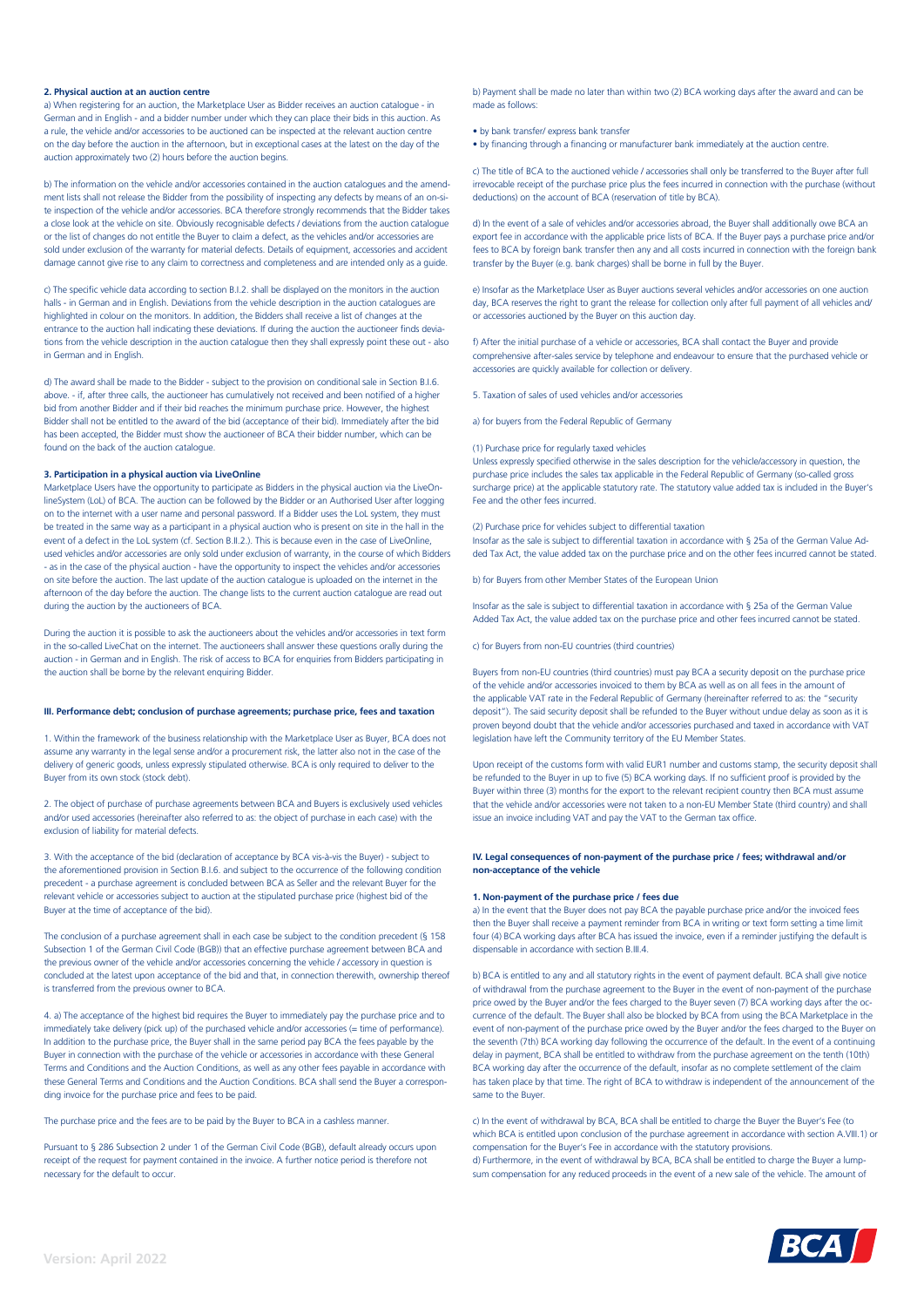the said lump sum for damages is determined in the current price list of BCA (see also section A.VIII.).

# 2. Non-acceptance of the vehicle / accessories by the Buyer

In the event that the Buyer does not accept the vehicle and/or accessories, the Buyer shall receive a demand letter from BCA setting a time limit for the collection of the vehicle and/or accessories. If the Buyer has not collected the vehicle and/or accessories after the culpable expiry of the time limit then BCA shall also be entitled, as the occasion arises, to withdraw from the purchase agreement and to demand the Buyer's Fee or compensation for lost value as well as damages in lieu of performance. Failure to collect the vehicle and/or accessories within fifteen (15) BCA working days of the conclusion of the purchase agreement shall also be deemed to be non-acceptance - unless collection of the vehicle and/or accessories is excluded on the basis of a separate agreement between BCA and the Buyer and/or these GTC - without, as the occasion arises, the aforementioned time limit having to be set by BCA prior to withdrawal. Exceptions exist for accident vehicles / not roadworthy vehicles (see section B.VI.2.b)(2)).

# 3. Contractual right of withdrawal of the Buyer from the purchase agreement

A Buyer shall have a contractual right to withdraw from the purchase agreement ("cancellation") exclusively under the following conditions and subject to the following proviso:

a) If a Buyer contacts BCA within one (1) BCA working day of the acceptance of the bid and declares that they do not want to purchase the vehicle for which they were awarded the bid then the relevant purchase shall be cancelled free of charge. As the occasion arises, the Buyer's Fee or compensation for value and the lump sum for damages pursuant to section B.IV.1.c) and d) above shall not apply. This free contractual right of withdrawal is limited to one (1) vehicle per Buyer within one calendar year.

b) If the Buyer purchased several vehicles at the same time then the free cancellation under sub-paragraph a) above shall apply only to the first of the purchased vehicles (in the order of their appearance at the auction(s)).

c) If, within one calendar year of cancellation in accordance with sub-paragraphs a) and b) above, the Buyer again declares that they do not want another vehicle then they must pay a cancellation fee. The amount of the said cancellation fee is specified in the applicable price list of BCA (see there "Cancellation fee purchase agreement").

After that, there is no further possibility of cancelling a purchase in the same calendar year, unless there is a statutory right of withdrawal.

d) In the case of sales to Buyers with their registered office in the Federal Republic of Germany, the Buyer can cancel the purchase agreement if BCA does not send them the vehicle documents for the vehicle they purchased within twenty (20) BCA working days of receipt of payment by BCA. In the case of sales to Buyers with their registered office outside the Federal Republic of Germany, the Buyer can cancel the purchase agreement if BCA does not send the vehicle documents for the vehicle they purchased to the Buyer within ten (10) BCA working days of receipt of the signed and stamped CMR by BCA. In the event of a cancellation, BCA shall bear the transport costs incurred by the Buyer and substantiated by the Buyer. Costs above and beyond this shall not be covered.

e) If BCA is unable to deliver a vehicle due to force majeure then the Buyer can withdraw from the purchase agreement concluded with BCA in respect of the vehicle in question. The declaration is only effective if it is sent to BCA by registered post with confirmation of receipt and is received by BCA. As the occasion arises, BCA commits to refund the purchase price paid by the Buyer plus the fees incurred. Beyond this, the Buyer shall not be entitled to claim damages and/or reimbursement of expenses.

f) Beyond the possibilities mentioned above in sub-paragraphs a) to e), there is no further contractual right of the Buyer to withdraw from purchase agreements concluded with BCA.

#### **V. Use of commercial photos (photo package)**

- 1. The photo package is only available on a vehicle-by-vehicle basis for those photos that were created directly by BCA and/or with AOS technology (AutosOnShow).
- 2. The photo package consists of several electronic files containing photos of the vehicle and/or accessories, which can only be accessed and downloaded by the Buyer. These photos contain four external advertising images of the vehicle and/or accessories with a neutral background (no BCA logo).
- 3. The photo package is made available to the Buyer after the purchase of the vehicle and can be downloaded for a maximum period of three months from the date of purchase of the vehicle and/or accessories. After this period, the data of the photo package is no longer available.
- 4. Right to use the contents of the photo package: Even if the photos from the photo package can be downloaded by the Buyer, the content of the photo package is and remains the exclusive property of BCA. BCA reserves the right to add wording and/or watermarks to the photographs to indicate the said proprietorship. BCA grants the Buyer the limited right to use the content of the photo package on a medium of their choice (website or third-party website, internal catalogue, etc.) for resale to their customers. Any other use is prohibited without the prior express consent of BCA. The right to sub-license is excluded.
- 5. The Buyer is entitled to download and store the contents of the photo package under their sole and exclusive responsibility.

#### **VI. Transport and collection of the vehicle**

**1. BEFORE collection or transport of the vehicle - all countries -**

# a) Fully paid purchase price

Unless stipulated otherwise, the transport / collection of the purchased vehicle can only be carried out by the Buyer after invoicing and full payment of the purchase price, including payment of any and all fees owed by the Buyer, as well as after a declaration of release by BCA from the BCA auction centre (including customer car park) specified in the auction conditions of BCA or agreed between BCA and the Buyer or from the off-site location (= external storage location of a logistics partner of BCA) specified or stipulated therein.

# b) Collection authorisation and, if applicable, security deposit

Before receiving the release declaration for the collection of the auctioned vehicle, each and every Buyer is required to complete and return the collection authorisation sent to them by email to BCA, as also to transfer the purchase price together with any and all fees incurred and - if applicable - a security deposit in the amount of the statutory value added tax to BCA, and, if given, to exercise the right of choice for the transport of the vehicle.

Thereafter, the Buyer shall receive a release declaration for the auctioned vehicle from BCA and can have the vehicle collected or - subject to the following provisions - collect it themselves, if necessary.

# c) Notification of collection 24 hours in advance

The collection of the vehicles - transport or self-collection - must be notified 24 hours in advance on BCA working days to the relevant BCA collection station. If the vehicle is located at one of the locations of BCA then the vehicle or the accessories can be collected at the relevant BCA auction centre on BCA working days during the opening hours stated on the website of BCA. If the vehicle is located elsewhere (off-site) then this has already been indicated accordingly in the auction catalogue. As the occasion arises, BCA shall notify the Buyer of the exact address and possible collection times after the auction.

# d) Other location due to export process

Should it be necessary for logistical reasons or to comply with export regulations to move the vehicles from an off-site location to one of the auction centres of BCA, for example, then BCA shall be entitled to have the vehicles shipped between these locations at its own expense. The Buyer expressly agrees to the transfer to another location of BCA.

## e) No custody agreement

In the absence of express separate agreements to the contrary, a custody agreement for the vehicle shall under no circumstances be concluded.

# **2. Transport and collection of the vehicle by Buyer with registered office in the Federal Republic of Germany**

The Buyer with its registered office in the Federal Republic of Germany has the following options for collection of the vehicle:

#### **a) Transport by means of a transport compan**y

(1) BCA commissions the transport company

If the Buyer opts for transport by a transport company commissioned by BCA then BCA shall conclude a transport agreement with a transport company at the discretion of BCA in its own name and for its own account. In addition, the Buyer shall conclude a transport agreement with BCA in respect of the transport of the auctioned vehicle. The transport costs are calculated according to the transport fee shown in the currently applicable transport calculator on the website of BCA. The content of the transport agreement between the Buyer and BCA is an on request liability on the part of BCA. Invoicing is carried out by BCA. In the event of transport damages or similar, the Buyer can contact BCA as their contractual partner. In the relationship between BCA and the transport company, the ADSP that apply in the relationship between the Buyer and BCA in the event of recourse between the Buyer and BCA are applicable accordingly.

(2) Selection and commissioning of a transport company by the Buyer ("intrinsic order") If the Buyer chooses to engage a professional automobile transport company by themselves then, BCA shall not enter into a transport agreement for the auctioned vehicle.

(3) Necessary documents in case of vehicle collection by transport company due to intrinsic order of the Buyer.

If a transport company is commissioned by the Buyer themselves then the following necessary documents must be presented to BCA upon collection of the vehicle:

- Collection authorisation of the Buyer
- Vehicle release from BCA
- Consignment note
- Identity card / passport of the driver

# **b) Self-collection**

(1) Roadworthy vehicles

The Buyer can only pick up a ready-to-drive vehicle themselves (that is, fully roadworthy as defined by the Straßenverkehrs-Zulassungs-Ordnung (Road Traffic Licensing Regulation) and any other applicable legal regulations).

(2) Not roadworthy vehicles

- Not roadworthy vehicles and vehicles involved in accidents must be collected and transported by a professional automobile transport company.
- (3) Necessary documents for self-collection
- In the case of self-collection, the following necessary documents are to be presented to BCA by the Buyer upon collection of the vehicle:

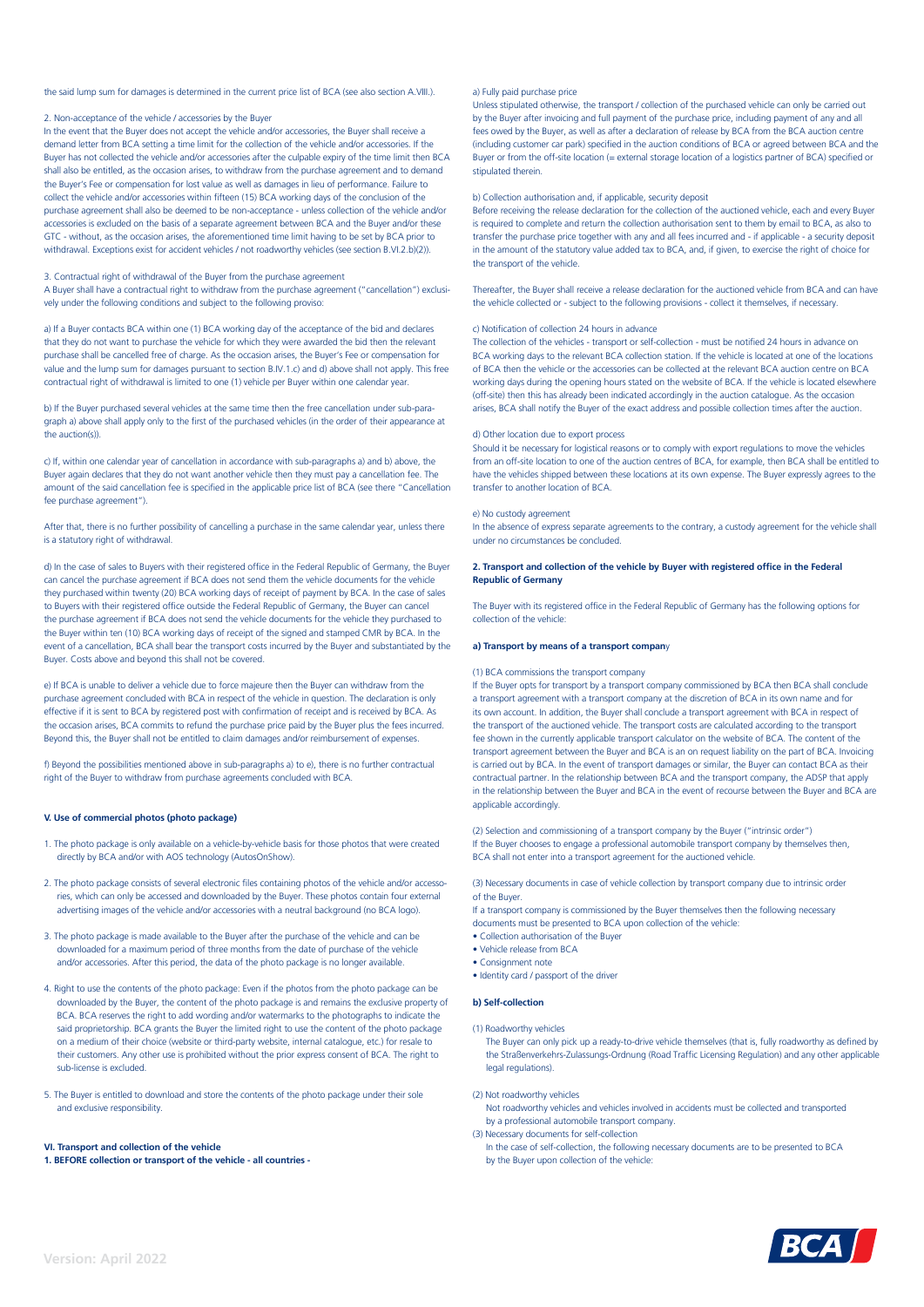# • Vehicle release from BCA

• Identity card / passport

If the vehicle / accessories are collected by a third party:

- Collection authorisation of the Buyer
- Vehicle release from BCA
- Identity card / passport

# **c) Non-collection of the vehicle**

# (1) Storage fee

If a purchased vehicle and/or purchased accessories have culpably not been collected by the Buyer or a third party commissioned by the Buyer after seven (7) BCA working days after the conclusion of the purchase agreement then the Buyer with a registered office in the Federal Republic of Germany shall be invoiced by BCA after the expiry of the said period from the eighth BCA working day for the further storage time of a vehicle and/or accessories at the premises of BCA (including customer car park) for each and every calendar day in accordance with the price list of BCA applicable at the time of the conclusion of the purchase agreement.

#### (2) Commissioning of the transport by BCA

If a Buyer has not collected a vehicle and/or accessories by the fifteenth BCA working day after conclusion of the purchase agreement at the latest then BCA shall be entitled, in addition to the right of withdrawal mentioned above under B.IV.2, to commission a transport company to transport the purchased vehicle and/or accessories to the registered office of the Buyer at the expense of the Buyer. The Buyer is required to accept the vehicle and/or accessories at the time of delivery and to inspect them accordingly.

# **3. Transport and collection of the vehicle by Buyer with registered office within the EU**

# a) Automatic transport order by BCA

For Buyers with their registered office within the EU (with the exception of Germany, Greece, Ireland and Cyprus), BCA automatically commissions a transport company at the expense of the Buyer. The transport costs are calculated according to the transport fee shown in the currently applicable transport calculator on the website of BCA.

By way of derogation from the above, Buyers from Greece, Ireland, Cyprus, Malta and from islands belonging to Italy or Spain can arrange for a professional automobile transport company to collect the vehicle themselves. As the occasion arises, the regulations as regulated above under section B.VI.2.a) shall apply.

Irrespective of whether the cross-border transport is organised by the Buyer or by BCA, the transport company must not be a related party of the Buyer of the vehicle and/or accessories as defined below. For this purpose, the relevant client of the transport company (BCA or Buyer) is not considered to be "independent" if (i) they have the same legal personality; and if they meet one of the criteria set out in article 80 of the European Union VAT Directive (having "family or other close personal, managerial, ownership, membership, financial or legal ties"). Legal ties may exist in relationships between an employer and an employee or the family of the employee or other persons close to the employee (under Section 45a Subsection 1 under a and b ii of the German VAT Implementing Regulation). BCA reserves the right not to carry out the transport if the Buyer and the transport company are related parties or, in individual cases, to require additional proof and/or documents to substantiate the VAT exemption.

#### b) No automatic transport

The following types of vehicles are excluded from automatic transport: vehicles not ready to drive or roll, two-wheelers, vehicles with a height of more than 2.80 m, special vehicles such as construction machinery, vehicles with special superstructures. The Buyer can hire a professional automobile transport company themselves for these types of vehicles. As the occasion arises, the regulations as regulated above under section B.VI.2.a) shall apply.

## c) Delivery address

Delivery shall be made exclusively to the principal place of business of the Buyer, unless stipulated otherwise below. The Buyer shall receive an address confirmation email from BCA prior to delivery. If the Buyer wants delivery to a different delivery address within the country where the Buyer has their registered office then the Buyer must notify BCA within 24 hours of receiving the address confirmation email by providing proof of lease or ownership of the different delivery address and the relevant document completed by the Buyer ("Confirmation of the alternative delivery address"), which can be downloaded from the website of BCA.

# Upon completion of this document, the Buyer warrants the following:

- At the request of the Buyer, any and all vehicles and related documents / accessories sold by BCA to the Buyer shall be delivered to the alternative address, which must be in the EU Member State where its EU VAT ID is registered.
- The Buyer warrants that the delivery address is in their possession and that they or their agent are able to safely and properly accept motor vehicles at that address.
- The Buyer shall bear the risk of accidental loss or deterioration of the vehicles or the purchased acces sories from the time of arrival of the vehicles at the stipulated delivery address.
- CMRs must be returned to BCA and validated according to standard procedures, together with the completion and return of a receipt form, if required. Stamp and signature on all CMRs must refer to the Buyer

# d) Documents required AFTER transport of the vehicle

In order to comply with the European requirements regarding proof of arrival in the case of intra-Community deliveries in transport and consignment cases (§§17a, 17b of the German VAT Implementing

Regulation) and to ensure that the vehicle has reached its actual destination at the premises of the Buyer, BCA is required to request the documents listed below from the Buyer as proof of the immediate shipment to another EU Member State outside the Federal Republic of Germany and shall retain the vehicle documents until the Buyer cumulatively submitted:

- a fully completed CMR consignment note
- a fully completed proof of arrival form
- proof of transport insurance\* issued by the transport company commissioned or the transport invoice. Proof of transport insurance is not required for automatically commissioned transports.
- in case of transport by ship or train, the loading lists of the relevant means of transport. Proof of the loading list is not required for automatically commissioned transports.
- \* The Buyer agrees that the proof of transport insurance to be submitted shall be stored centrally and that other BCA companies shall also have access to it.

#### e) Storage fees, right of withdrawal, commissioning of transport

If a vehicle that is not automatically transported has culpably not been collected by the Buyer or a third party commissioned by the Buyer after fifteen (15) BCA working days following the conclusion of the purchase agreement then a storage fee shall be invoiced per calendar day from the sixteenth BCA working day after the expiry of this period. The above sections B.IV.2. and B.VI.2.c) are applicable mutatis mutandis with regard to storage fees, the right to withdraw from the purchase agreement, and the commissioning of transport by BCA.

# **4. Buyers with registered office outside the EU**

A Buyer with a registered office outside the EU has the following options for the collection of the vehicle:

a) Transport by means of a transport company

Commissioning of a professional transport company for automobile vehicles by the Buyer themselves. In this case, the regulations according to section 2.a) shall apply.

#### b) Self-collection

As the occasion arises, the regulations according to section 2.b) above shall apply.

# c) Documents required AFTER transport of the vehicle

Buyers with registered offices in non-EU countries (third countries) must immediately after receipt of the customs form with valid EUR1 number and customs stamp send it to the following email address debitorengruppe.de@bca.com.

BCA shall, upon receipt of the customs form, refund the security deposit paid by the Buyer in respect of the purchased vehicle to the Buyer after no later than five (5) BCA working days.

# d) Storage fees, right of withdrawal, commissioning of transport

If a vehicle that is not ready to be driven or is ready to be driven has culpably not yet been collected by the Buyer or a third party commissioned by the Buyer after fifteen (15) BCA working days after the conclusion of the purchase agreement then a storage fee shall be invoiced per calendar day from the sixteenth BCA working day after the expiry of this period. The above sections B. IV.2 and B.VI.2.c) regarding the storage fee, the right to withdraw from the purchase agreement, and the commissioning of transport by BCA are applicable accordingly.

#### **VII. Transfer of risk**

The risk in respect of the object of purchase shall transfer to the Buyer as follows:

- 1. in the event of self-collection of the vehicle and/or accessories by the Buyer and/or their vicarious agents from BCA or at an agreed collection location, the risk shall transfer to the Buyer upon delivery of the vehicle and/or accessories to the Buyer or their vicarious agents.
- 2. in the event of transport of the vehicle and/or accessories to an agreed place of delivery, the risk shall transfer to the Buyer upon delivery of the vehicle and/or accessories to the transport person / transport company.
- 3. in the event of an obligation to deliver on the part of BCA, the risk shall transfer to the Buyer upon delivery of the vehicle and/or accessories at the agreed place of delivery.

# **VIII. Obligations of the Buyer upon delivery of the vehicle and/or accessories**

1. The obligations of the Buyer to examine the goods on defects and to give notice of the defects mentioned below and due to transport-related damage:

Notwithstanding any further obligations of the Buyer pursuant to § 377 of the German Commercial Code (HGB), the Buyer shall be contractually bound vis-à-vis BCA to inspect the purchased vehicle or accessories upon delivery on defects recognisable to the Buyer that do not correspond to the vehicle/ accessory description in the auction, as well as on missing accessories and transport damage, and to note the defects or missing accessories and/or transport damage in writing on the delivery receipt. If the vehicle is transported by a transport company then these defects or missing accessories must be noted on the CMR document, which must be signed by the Buyer and the driver of the transport company.

If the vehicle has been transported then, the complaint of the Buyer must be received by BCA in writing or text form within twenty-four (24) hours after delivery of the purchased vehicle or purchased accessories to the Buyer. If the delivery is made outside the normal business hours of the Buyer (Monday

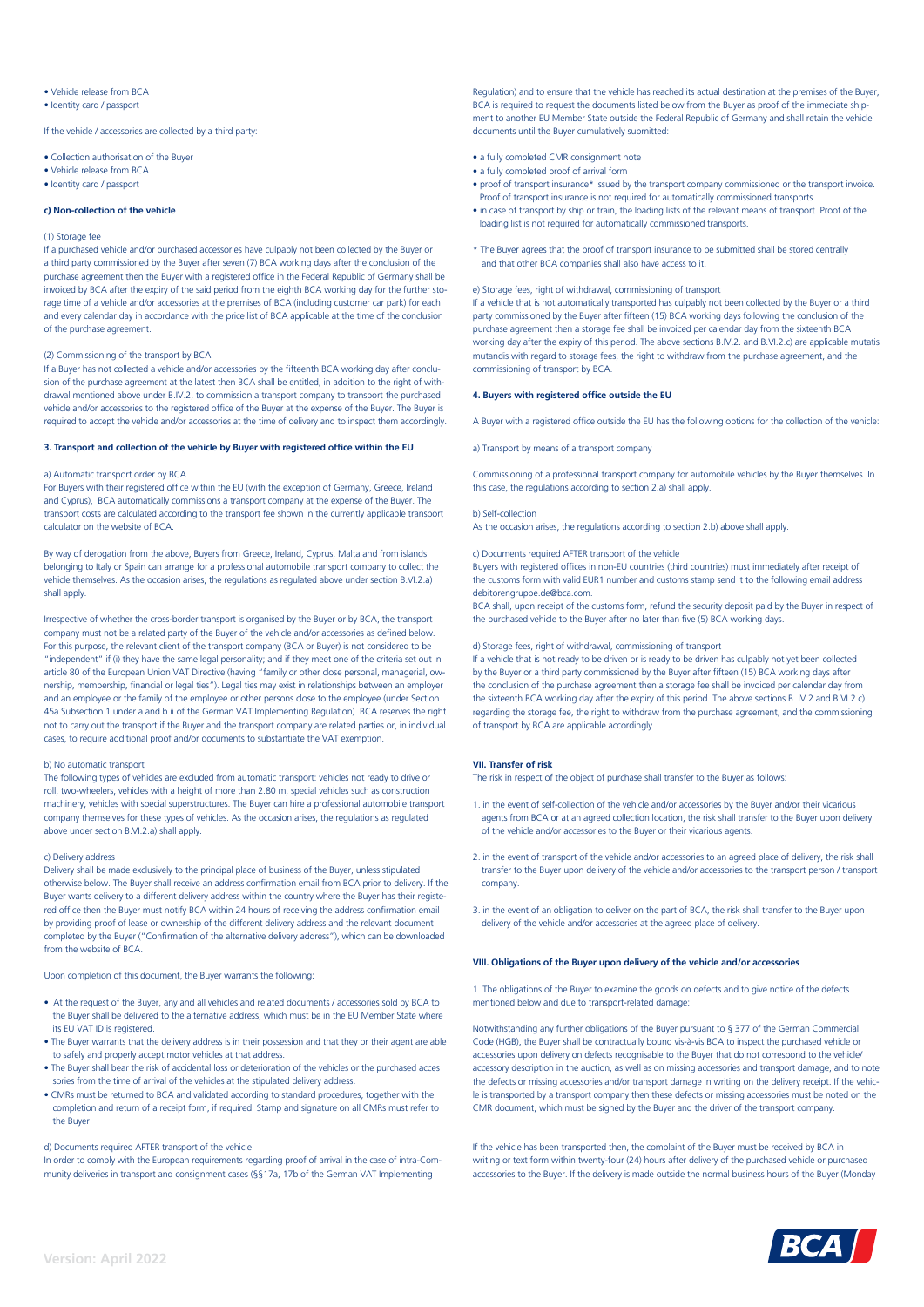to Friday, 8.00 a.m. to 5.00 p.m.) then the Buyer must notify BCA in writing or in text form of the recognisable defect / transport damage within one BCA working day of becoming aware of it.

If the vehicle or accessories were collected by the Buyer or by their vicarious agents after the purchase then the complaint of the Buyer must have been received by BCA in writing or in text form within 48 hours after delivery to the Buyer.

Non-visible defects (hidden defects) and/or non-visible transport damage to the vehicle and/or accessories must be reported by the Buyer to BCA in writing or in text form immediately after discovery.

A late complaint or a complaint not made in due form in the aforementioned sense by the Buyer to BCA excludes any possible claims of the Buyer against BCA from breaches of duty in the form of poor performance due to material defects and/or transport damage, unless there is question of an instance in accordance with the following section B.IX.2.

Even in the event of a complaint being raised, the Buyer shall be required to remove the purchased vehicle and/or accessories from the premises of BCA or another location at the time of the conclusion of the purchase agreement, insofar as the Buyer does not justifiably withdraw from the purchase agreement at the same time.

2. If enforcement measures are asserted against the Buyer at a time when the Buyer is the holder but not yet the owner of the purchased vehicle and/or accessories (reservation of title by BCA pursuant to section B.III.4.c) above) then the Buyer shall notify the creditor asserting the enforcement of the reservation of title of BCA and shall inform BCA without delay of the enforcement measures initiated against them. If the Buyer culpably fails to refer to the reservation of title of BCA then they shall be liable to BCA, in addition to the purchase price and other fee claims of BCA, for any damages resulting from the same. § 254 of the German Civil Code (contributory negligence) remains unaffected.

3. BCA shall send the vehicle documents available in accordance with the auction conditions to the Buyer as a shipping debt. The shipping costs are borne by BCA, the risk of loss is borne by the Buyer. After receipt of the vehicle documents, the Buyer shall also check them on completeness and correctness. If the Buyer does not complain about the incompleteness or incorrectness of the vehicle documents within 48 hours of receipt then the Buyer can no longer assert claims against BCA on the basis thereof. This does not apply in cases of i) malice, intent, gross negligence on the part of BCA and/or its vicarious agents, ii) injury to body, life and health by BCA or its vicarious agents, iii) assumption of a guarantee or a procurement risk by BCA or iv) in legally mandatory liability cases.

4. If, in accordance with the terms and conditions of the auction, existing vehicle documents or parts thereof are lost during shipment by BCA to the Buyer and a bidding procedure or similar becomes necessary then the Buyer shall reimburse BCA for the costs incurred.

5. BCA has a right of retention against the Buyer in respect of vehicles and/or accessories purchased by the Buyer and the vehicle documents available in accordance with the auction conditions until all due claims of BCA against the Buyer, also from other legal transactions from the existing business relationship between BCA and the Buyer, have been settled.

# 6. Vehicles with hired batteries

a) In the case of vehicles with hired batteries (e.g. electric vehicles), the Buyer is required to assume the hire contract between the lender and the borrower for the hired batteries when purchasing the vehicle, provided the lender agrees. If the lender does not agree then the Buyer is required to indemnify BCA against any and all possible claims by the lender or third parties arising from or in connection with the hire agreement from the time of acquisition of the vehicle. § 254 of the German Civil Code (contributory negligence) remains unaffected.

Furthermore, the following obligations are incumbent on the Buyer in the case of the said vehicles:

- The vehicle and/or accessories and vehicle documents shall not be handed over to the Buyer by BCA until the Buyer has previously signed and handed over to BCA the BCA form "Takeover Obligation for the Hire Agreement". The signed form must be handed over within one BCA working day after the conclusion of the purchase agreement.
- The Buyer is required to contact the lender of the hired battery within two (2) BCA working days after receipt of the invoice

BCA is entitled to pass on the contact details of the Buyer to the owner / lender of the battery.

b) In the event that the Buyer, through no fault of BCA, does not legally take over the hire agreement for the hired battery within seven (7) BCA working days after conclusion of the purchase agreement, BCA shall be entitled to withdraw from the purchase agreement without compensation.

# **IX. Liability for material defects**

1. The liability of BCA towards the Buyer for breaches of duty due to poor performance in the form of material defects (liability for material defects) is excluded for the used objects of purchase. The used vehicles and/or used accessories shall be auctioned in the condition in which they actually are at the time of the auction. This implies in particular that BCA shall not be liable for material defects for, among other things, paint damage / excessive paint wear or collision damage, excessive wear and tear.

2. The exclusion of liability for material defects regulated above under 1 is not applicable in cases of i) malice, intent, gross negligence on the part of BCA and/or its vicarious agents, ii) injury to body, life and health by BCA or its vicarious agents, iii) assumption of a guarantee or a procurement risk by BCA or iv)

in cases of liability that are mandatory by law.

3. BCA shall not be required to check the purchased items in advance for previous damage, accidents, collisions that may have been repaired or remedied.

# **C. COMPLAINTS**

1. In the event of complaints that do not relate to a liability for material defects excluded in accordance with section B.IX. above, the Buyer shall observe the following regulations for a complaint in accordance with the provision set forth under 2, to 6. These also apply to acceptance of a courtesy check, in which, at the discretion of BCA, a voluntary complaint handling can be carried out by BCA without recognition of a legal obligation.

Irrespective of whether the following deviations in the vehicle description of the sold vehicle and/or accessories from the actual condition constitute a contractual breach of duty by BCA despite the exclusion of liability for material defects, only the following description errors in a vehicle description provided to the Buyer by BCA (in writing or as a photo) in the auction shall be deemed to be acceptable grounds for the opening of a complaint procedure by BCA: Brand, model, year of first registration, kilometrage (with a deviation tolerance of +/- 50km), transmission type (automatic / manual), type of propulsion (petrol, diesel, fully electric, alternative energies), colour of the vehicle (main colour), number of seats, number of doors, previous use of the vehicle (emergency services, school, taxi, or similar), margin regime on the vehicle: Margin / VAT vehicle, wrong tax type.

2. Provided that there is an acceptable reason for a complaint in accordance with the above, the Buyer has two (2) BCA working days after collection of their vehicle by themselves or by their appointed transport company to submit a complaint to BCA using the BCA Online Form referred to under 2 below. The vehicle must not have travelled more than 50 kilometres since the purchase. If the vehicle was transported via BCA then the Buyer has one (1) BCA working day after delivery to submit a complaint. Here, too, the vehicle cannot have travelled more than 50 kilometres since the purchase. If the distance travelled since the purchase is more than 50 kilometres then the opening of a complaint procedure is excluded.

The opening of a complaint procedure and/or the filing of claims against BCA is also excluded for vehicles with a kilometrage of more than 180,000 kilometres or a first registration older than 10 years. Likewise, all vehicles that are not roadworthy or vehicles from accident auctions that have a declared total loss, as well as vehicles with a vehicle value of up to €1,500.00 net are excluded from the opening of a complaint procedure and/or the filing of complaints against BCA.

3. If the facts of the complaint result in damage to be taken into account in the complaint procedure from the perspective of BCA then the Buyer shall have an excess of €350.00 net for bodywork damage and technical damage. Hence, complaints about damage up to this negligible limit are excluded. In the event of damage exceeding €350.00 net, this amount shall be deducted - even in the event of a justified complaint.

4. The complaint must be made exclusively via the BCA online form, which can be found on the relevant country page of the BCA homepage in the "After Sale" section.

5. After submitting the complaint in the aforementioned sense, the Buyer shall immediately submit a qualified receipt / cost estimate from a specialist workshop as proof with regard to the reason for the complaint asserted by them. With regard to the amount of the costs, the Buyer should consult with the complaints department of BCA before placing an order so as to only incur reasonable and proportionate costs within the scope of their duty to minimise damage. The costs for the evidence shall initially be borne by the Buyer. In the event of a justified complaint, it shall be refunded within the framework of the goodwill settlement.

6. Upon receipt of a complaint, the Buyer shall receive an acknowledgement of the receipt of the complaint within one (1) BCA working day and a response within five (5) BCA working days after the complaint with all relevant information has been received by BCA in order to resolve the case

7. In the event of a justified claim, BCA shall send the Buyer corresponding written acknowledgement. If the reason for the complaint is settled by BCA on a goodwill basis then payments less any excess of the Buyer shall be paid to the Buyer no later than five (5) BCA working days after confirmation of the reason for the complaint. If the purchase agreement is rescinded in the event of a justified complaint then BCA and the Buyer shall choose an efficient way. In the event that repatriation of the vehicle is required, BCA and the Buyer shall coordinate and agree on the most efficient way of repatriating the vehicle. If the purchase agreement is rescinded then the purchase price of the vehicle, the fees incurred, and the transport to the country of the Buyer shall be reimbursed. The Buyer is not entitled to compensation for improvements made to the purchased vehicle, such as maintenance costs incurred or fuel costs. BCA always bears the costs of the return transport.

8. The Buyer shall refrain from contacting the previous owner (before BCA) of the vehicle and/or accessories in order to obtain further information about the vehicle, for example, in the event of a complaint. This should be solely a matter between BCA and the Buyer in order to protect the privacy of the previous owners (before BCA).

# **D. LIABILITY OF BCA; LIABILITY OF THE MARKETPLACE USER**

# **I. Liability of BCA**

1. The contractual and statutory liability of BCA for damages and reimbursement of expenses arising from breaches of duty not based on material defects, irrespective of the legal grounds, as well as the liability of the legal representatives and vicarious agents of BCA, is excluded or limited as follows: